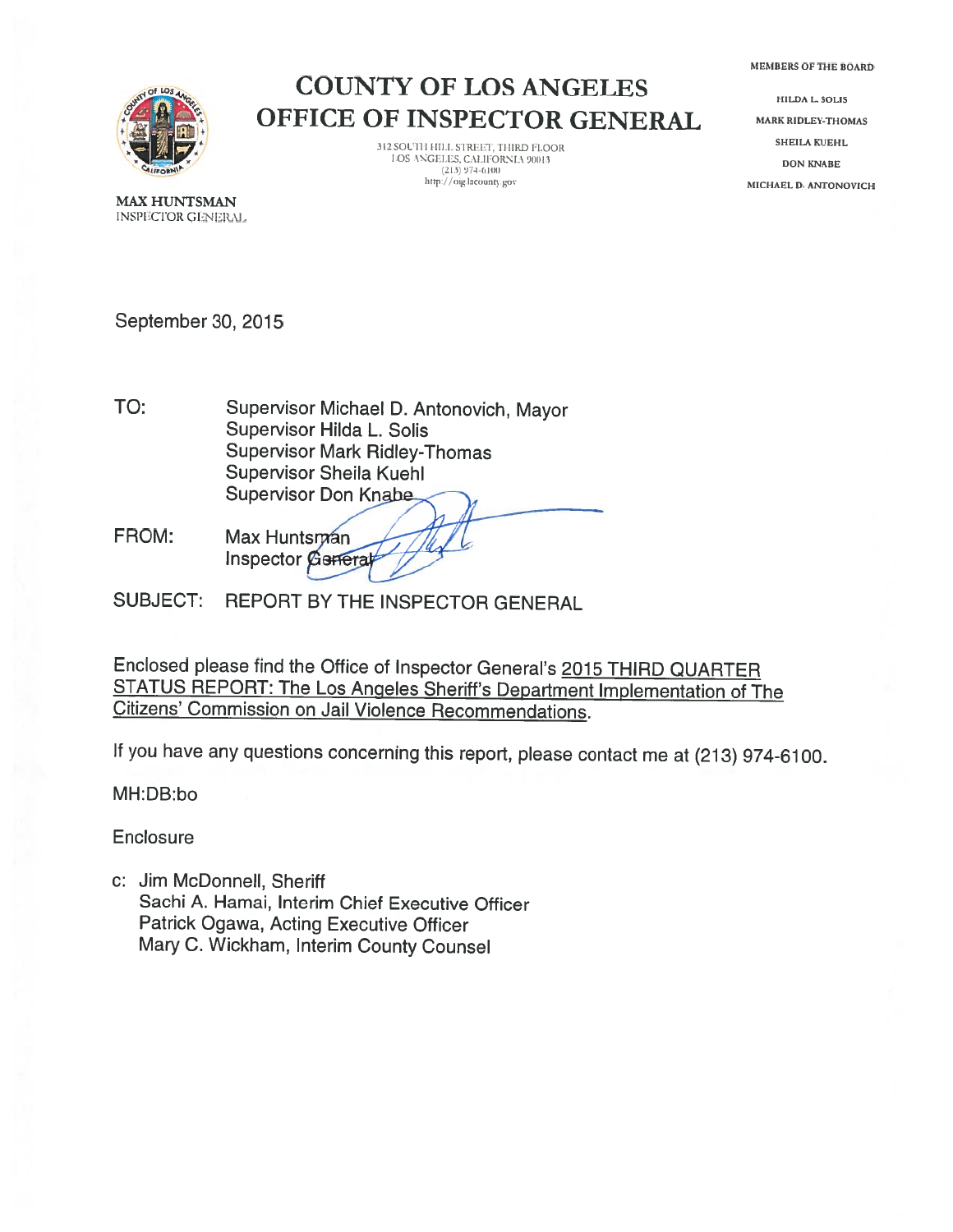# County of Los Angeles Office of Inspector General

MAX HUNTSMAN INSPECTOR GENERAL

<sup>2015</sup> THIRD QUARTER STATUS REPORT: The Los Angeles Sheriff's Department Implementation of The Citizens' Commission on Jail Violence Recommendations

September 30, <sup>2015</sup>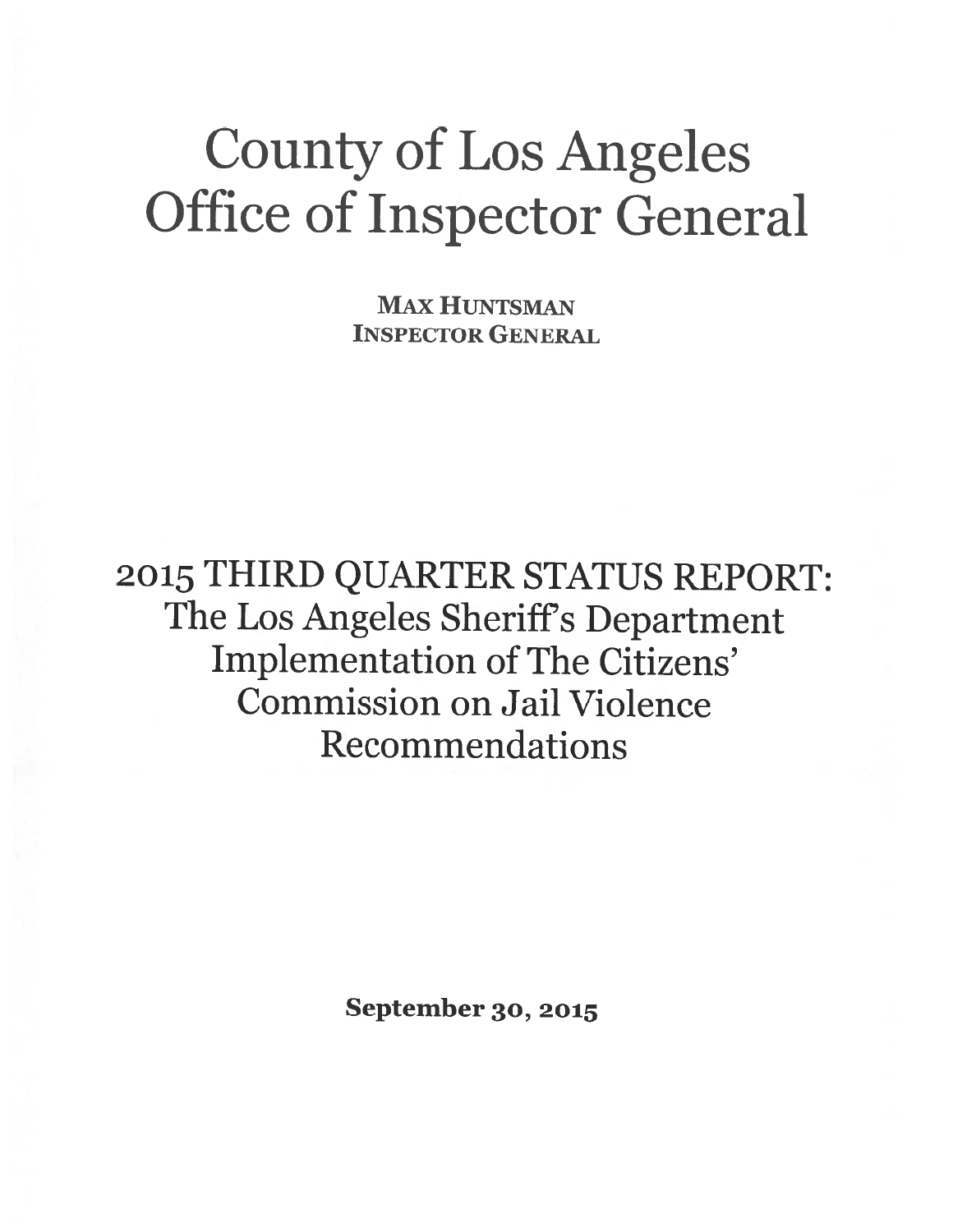# <sup>2015</sup> THIRD QUARTER STATUS REPORT

Since the Office of Inspector General's (DIG) <sup>2015</sup> Second Quarter Status Report on the Los Angeles County Sheriff's Department (Department or LASD) implementation of the Citizen's Commission on Jail Violence (CCJV) recommendations was submitted on July 24, 2015, the Department has made progress in several areas. The DIG continues to make unannounced inspections, speak with prisoners in every jail facility and meet regularly with unit and Custody Division commanders as well as personnel from all CC]V related commands.

This report provides updates on the implementation status of each CCJV recommendation which is "In progress" or "Partially implemented." Recommendations 4.11, 4.12, 6.1, 7.6 and 7.14 are all now "Implemented, additional monitoring required." For recommendations that require additional monitoring and which are addressed in the Rosas, et al. v. Baca (Case No. CV 12-00428 DDP) (Rosas) Implementation Plan, the DIG will coordinate with the Rosas monitors to ensure that items are monitored thoroughly but without duplication.

The table below reflects the implementation status and monitoring requirements of each of the five sets of recommendations. In addition to these updates, the DIG has reviewed the Department's personnel rotation policy which was implemented pursuant to CCJV Recommendations 5.7, 5.8 and 6.8. The DIG's analysis of the Department's implementation of the rotation policy is discussed in <sup>a</sup> subsequent report. The DIG respectfully submits its <sup>2015</sup> Third Quarter Status Report.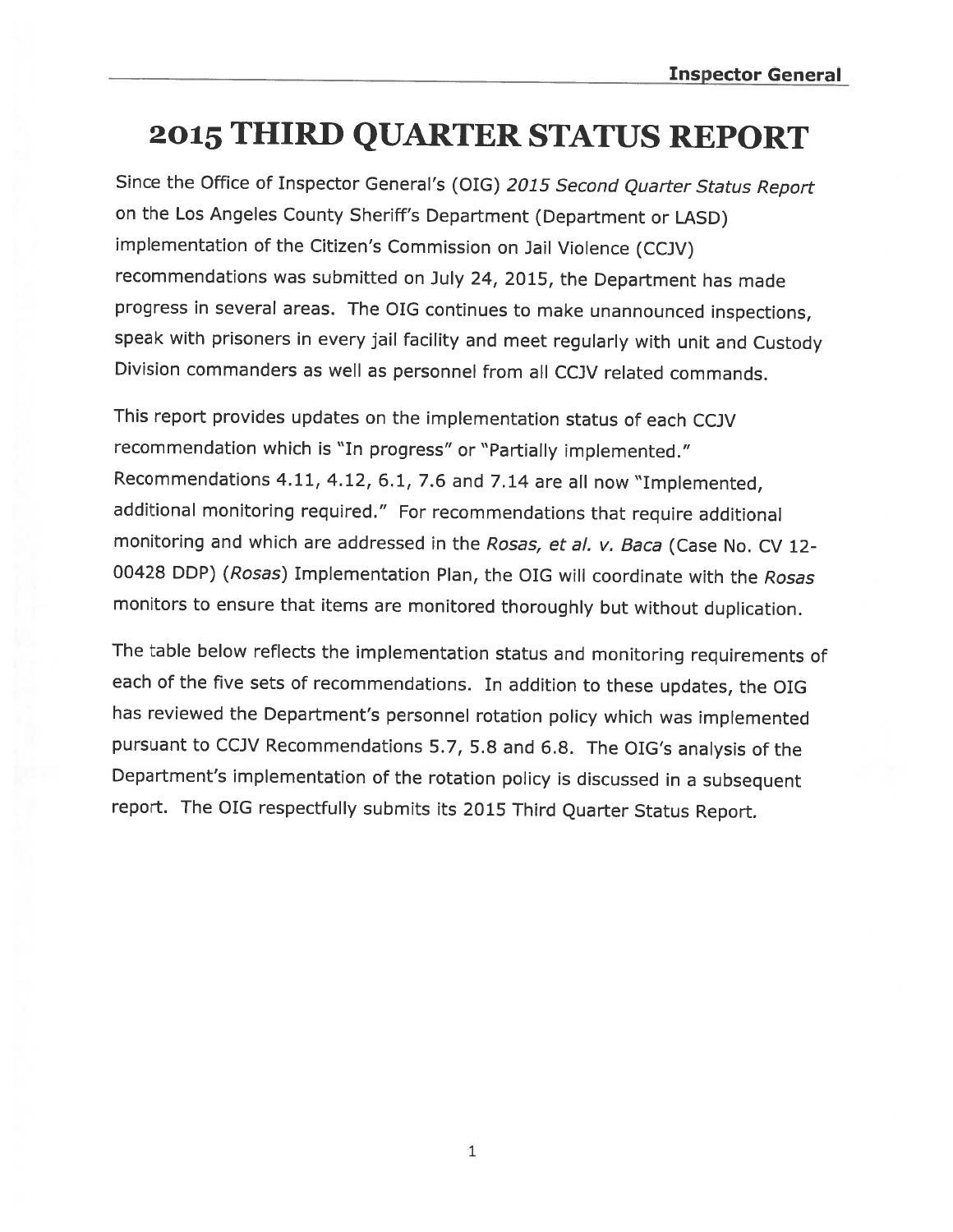| <b>CCJV</b><br><b>Recommendations</b>   | Implemented,<br><b>Requires No</b><br><b>Additional</b><br><b>Monitoring</b> | Implemented,<br><b>Requires</b><br><b>Additional</b><br><b>Monitoring</b> | <b>Partially</b><br><b>Implemented</b> | <b>In Progress</b> | Total |
|-----------------------------------------|------------------------------------------------------------------------------|---------------------------------------------------------------------------|----------------------------------------|--------------------|-------|
| <b>USE OF FORCE</b>                     | 0                                                                            | 10                                                                        | $\pmb{0}$                              | 2                  | 12    |
| <b>MANAGEMENT</b>                       | 7                                                                            | 7                                                                         | $\mathsf 0$                            | $\mathbf 0$        | 14    |
| <b>CULTURE</b>                          | $\overline{0}$                                                               | 8                                                                         | 0                                      | $\pmb{0}$          | 8     |
| <b>PERSONNEL AND</b><br><b>TRAINING</b> | 2                                                                            | 8                                                                         | 0                                      | 0                  | 10    |
| <b>DISCIPLINE</b>                       | $\Omega$                                                                     | 13                                                                        |                                        | 1                  | 15    |
| <b>Total</b>                            | $\overline{9}$                                                               | 46                                                                        | 1                                      | 3                  | 59    |

### IMPLEMENTATION STATUS AND MONITORING REQUIREMENTS

### USE OF FORCE

3.8 PPI and FAST should be replaced with <sup>a</sup> single, reliable and comprehensive data tracking system.

Status: In progress, funding approved - No change in status since the OIG's 2015 Second Quarter Status Report.

# 3.12 The Department should purchase additional body scanners.

#### Status: In progress

The Board's correctional consultants issued <sup>a</sup> report on August 16, 2015, that contains body scanner staffing and cost assessments as well as recommendations for the number of scanners that the Department should purchase for each facility, where they should be located and necessary staff to operate machines tailored to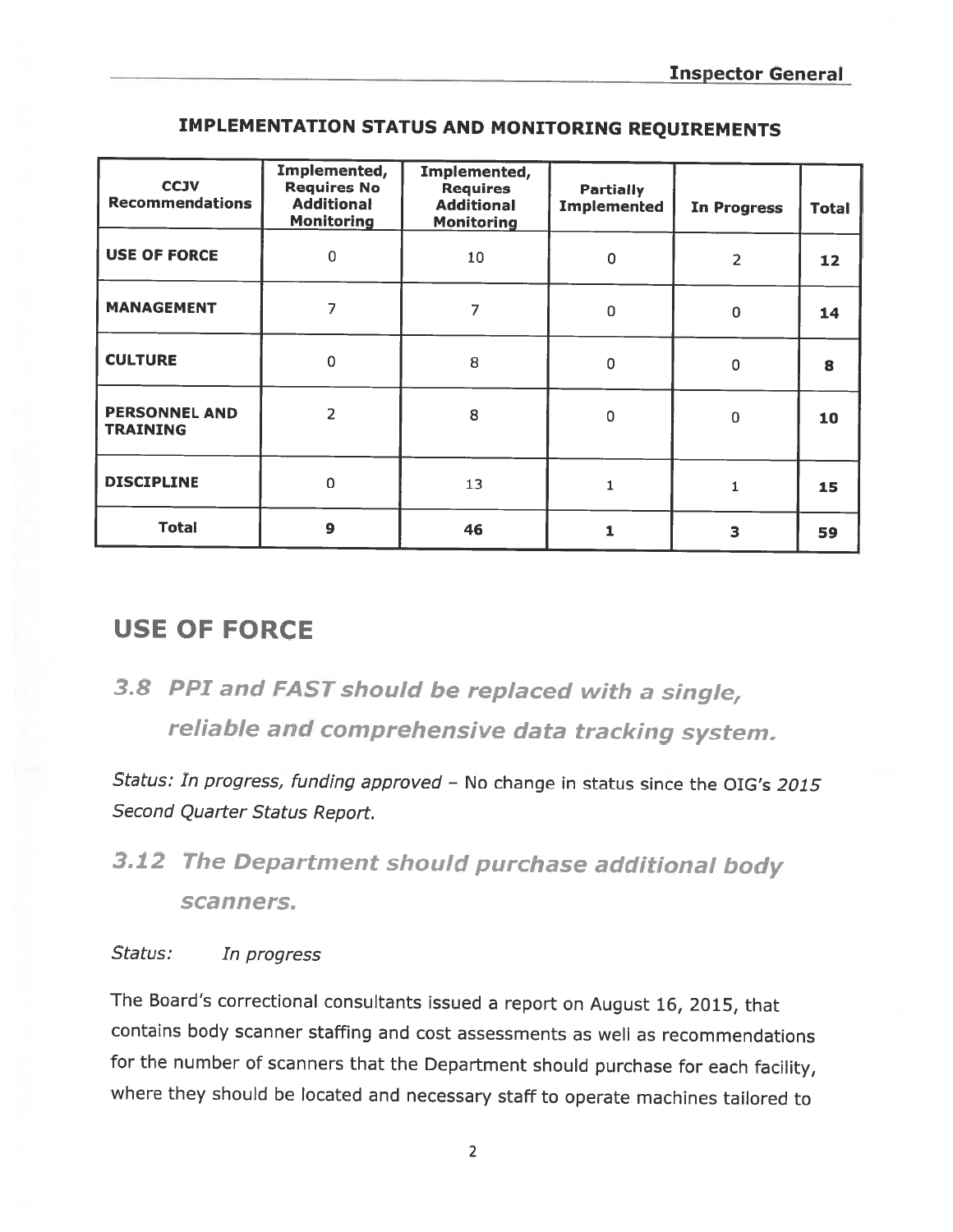each facility. The Department reports that it will adopt all of the consultants' recommendations, that it has submitted <sup>a</sup> budget request to match recommended staffing levels and that funds have been allocated to purchase additional scanners.

### MANAGEMENT

# <sup>411</sup> Management should be assigned and allocated based on the unique size and needs of each facility.

#### Status: Implemented, additional monitoring required

In July, the Department reorganized upper management within the Custody Division by appointing a second captain at TTCF, MCJ and NCCF. At these facilities, one captain will be responsible for security operations and the other for administrative operations. The Department also filled the vacant commander position over TTCF.

In September 2014, the Board of Supervisors authorized the Department to fill <sup>19</sup> new full-time clerical positions to replace deputies and custody assistants who would be moved to line duty. The Department reports that <sup>16</sup> of the <sup>19</sup> clerical positions have now been filled and that it is interviewing for the remaining three.

The DIG reviewed the allocation of sergeants and lieutenants at each facility to ensure that these middle management positions were based upon the unique size and needs of each facility. The operational staffing models at each facility are relative to the number of deputies. Ratios of sergeants to deputies are relatively consistent throughout custody, ranging from 1:6 to 1:17.5. This recommendation is now implemented with additional monitoring required.

## 4.12 LASD should create an Internal Audit and Inspection Division

Status: Implemented, additional monitoring required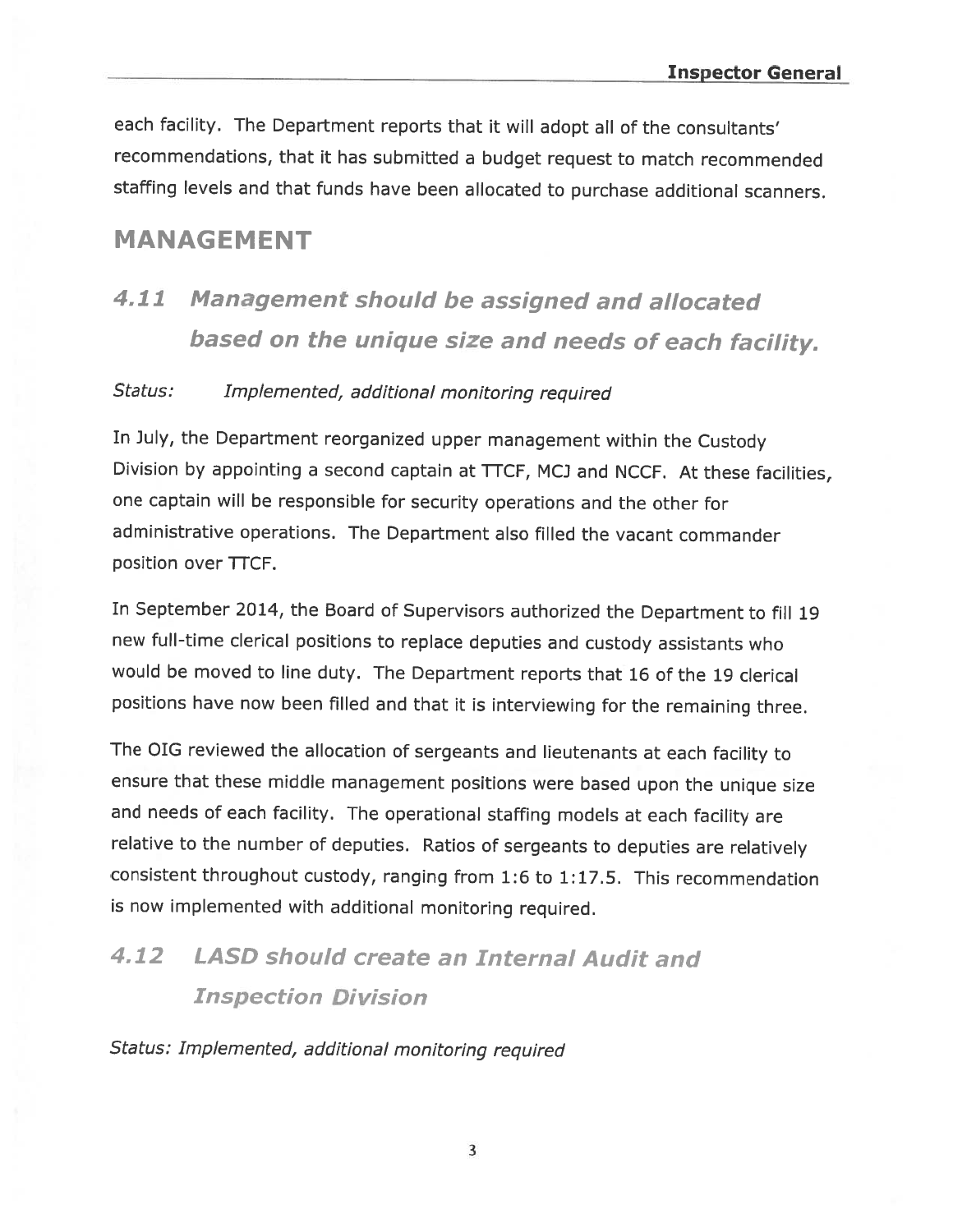The DIG is now meeting monthly with the IMPAAC to discuss existing and future projects and audits. The DIG has attended the IMPAAC's Shooting Review, an executive panel evaluation of deputy-involved shootings for deputies with multiple shootings or related issues of concern.

The Los Angeles County Department of Human Resources approved the Law Enforcement Auditor's Exam (Exam). The exam filing period opened on September 3, 2015. The Department reports that it will not activate the IMPAAC's Phase III staffing <sup>p</sup>lan. Those staffing resources will instead be allocated to meet Custody Division staffing mandates pursuant to Rosas. This recommendation is now implemented with additional monitoring required.

### PERSONNEL AND TRAINING

6.1 The Department should review and revise its personnel and training procedures to reflect Custody's status as <sup>a</sup> valued and important part of the Department.

#### Status: Implemented, additional monitoring required

The Department reports that it has now revised its <sup>p</sup>lan to implement <sup>a</sup> new policy requiring duty statement acknowledgements from outside overtime deputies. The policy will now require deputies to sign <sup>a</sup> waiver acknowledging they have read specially-selected policies relevant to their overtime assignment on the Department's intranet. The signed waiver, accompanied by <sup>a</sup> memo from the deputy's captain, will be sent to the unit commander where the deputy will work his or her overtime assignment. This recommendation is now implemented with additional monitoring required.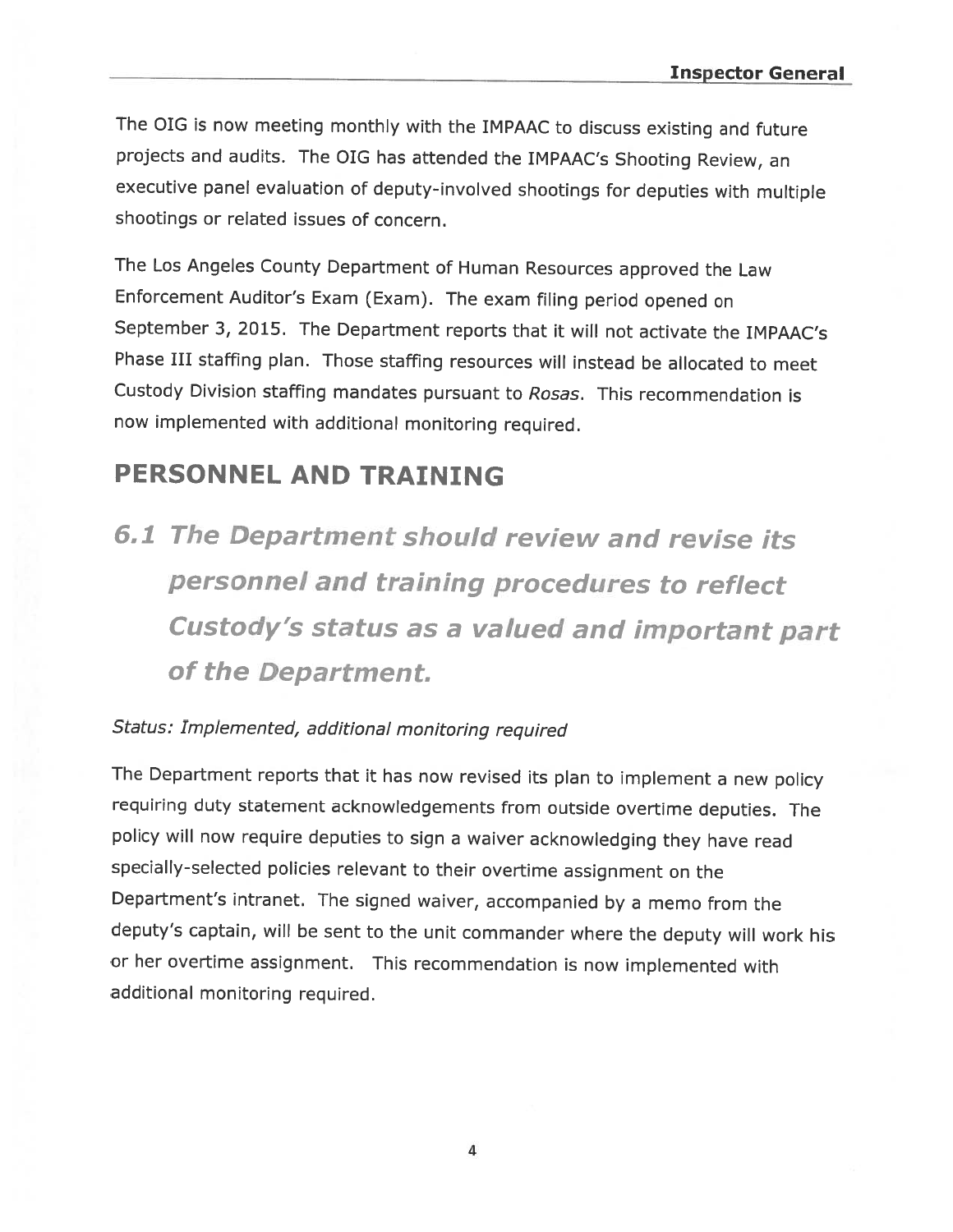### DISCIPLINE

# 7.6 IAB should be appropriately valued and staffed by personnel that can effectively carry out the sensitive and important work of that bureau.

#### Status: Implemented, additional monitoring required

The Department reports that it will not activate the JAB's Phase III staffing for <sup>a</sup> final investigative team consisting of one lieutenant and six sergeant positions. Those staffing resources will instead be allocated to meet Custody Division staffing requirements mandated by Rosas. This recommendation is now implemented with additional monitoring required.

# <sup>714</sup> The grievance process should be improved to include added checks and oversight.

#### Status: Partially Implemented

The DIG met with the newly appointed Grievance Coordinator on July 28, 2015. The lieutenant coordinator has one sergeant assisting him and anticipates hiring <sup>a</sup> civilian staff member in September to complete the centralized grievance team. Smaller teams are now in <sup>p</sup>lace at each facility, with the exception of PDC-North and PDC-South, which share one team.

The Grievance Coordinator reported that his first priority is to create uniformity in how complaints are processed and analyzed between facilities and that he has begun meeting with the satellite teams to discuss implementation plans for Rosas compliance. The Rosas plan requires compliance with grievance provisions by December 31, 2015. The grievance team is currently drafting policy to guide Department personnel through the grievance process. Among other improvements to the existing grievance system, the Grievance Coordinator reports that he <sup>p</sup>lans to develop <sup>a</sup> handbook and processes similar to the Service Comment Review Handbook, which is <sup>a</sup> guide for Patrol Division watch commanders when handling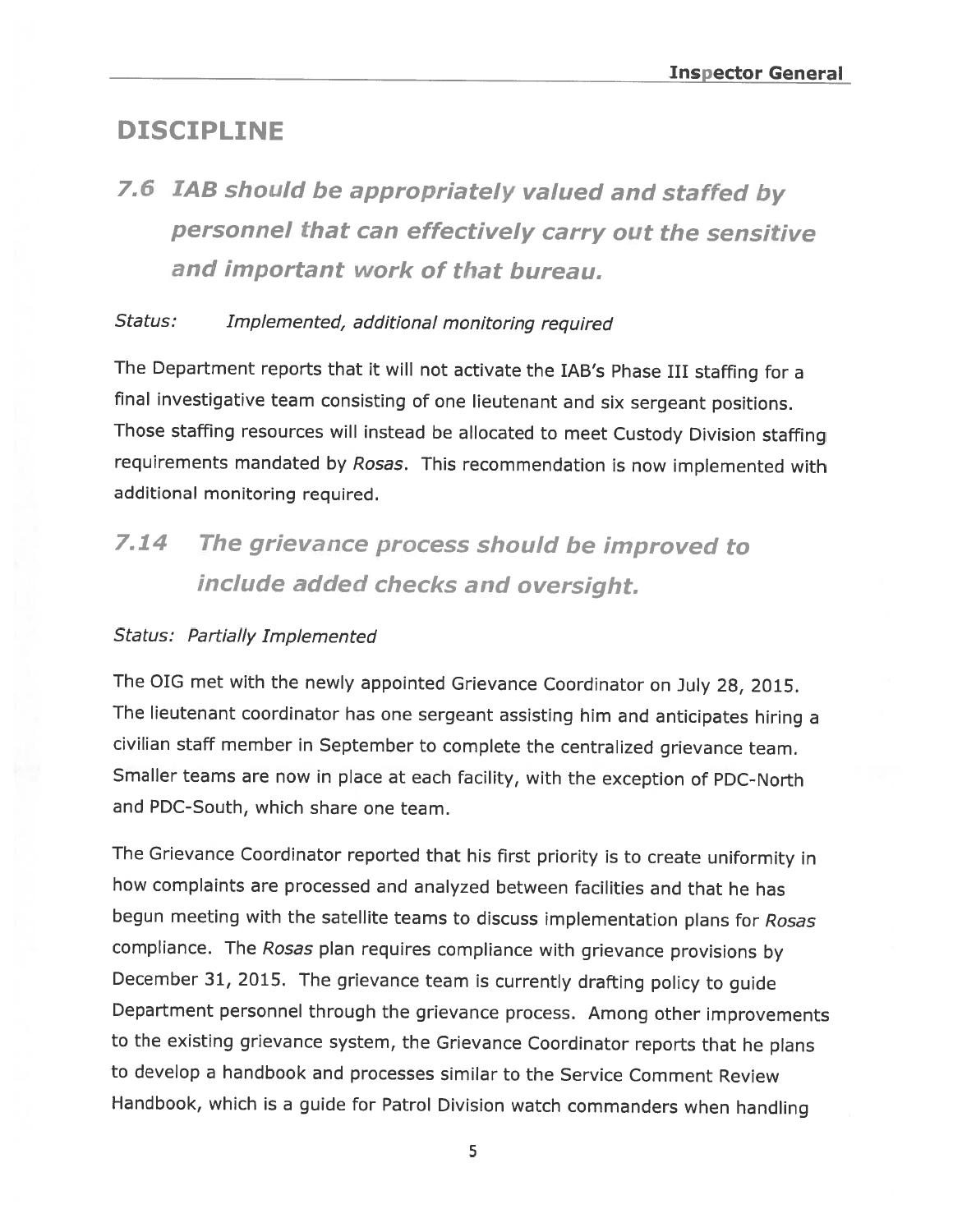public complaints. He will also develop <sup>a</sup> data tracker which will be used as the early-warning system for personnel issues and grievance trends.

The Department reports that it is encouraging the use of conflict resolution in the custody setting. The Grievance Coordinator issued <sup>a</sup> Custody Division Directive promoting and encouraging supervisors to use conflict resolution to resolve less serious complaints and the new grievance form will contain text that stresses its use generally. The Grievance Coordinator identified <sup>a</sup> need for and the OIG recommends personnel training to accompany this important initiative.

Lastly, the grievance team is in the process of identifying data collection and tracking mechanisms that will make grievance data more useful and informative for the Custody Division command, including the creation of more meaningful complaint categories.

The Department's implementation of iPads is currently three months behind schedule due to delays in fabricating the iPad wall mounts. The Department is identifying an outside contractor that it will engage to fabricate the wall mounts and now anticipates full iPad implementation by April 2016.

As of July 1, 2015, the Department's grievance processes are subject to monitoring by the court-appointed monitors on the Rosas litigation. The OIG will continue to monitor the Department's progress in this important area.

# 7.15 The use of lapel cameras as an investigative tool should be broadened.

#### Status: In progress (alternative implementation)

The Department continues to move forward with its five-year implementation <sup>p</sup>lan for fixed cameras. The Department reports that it began receiving the necessary infrastructure to install the Closed Circuit Television (CCTV) system network at Century Regional Detention Facility. The Department anticipates receiving the system's entire infrastructure by October 2015, when installation is slated to begin, and reports that it remains on target for the December <sup>2015</sup> completion date.